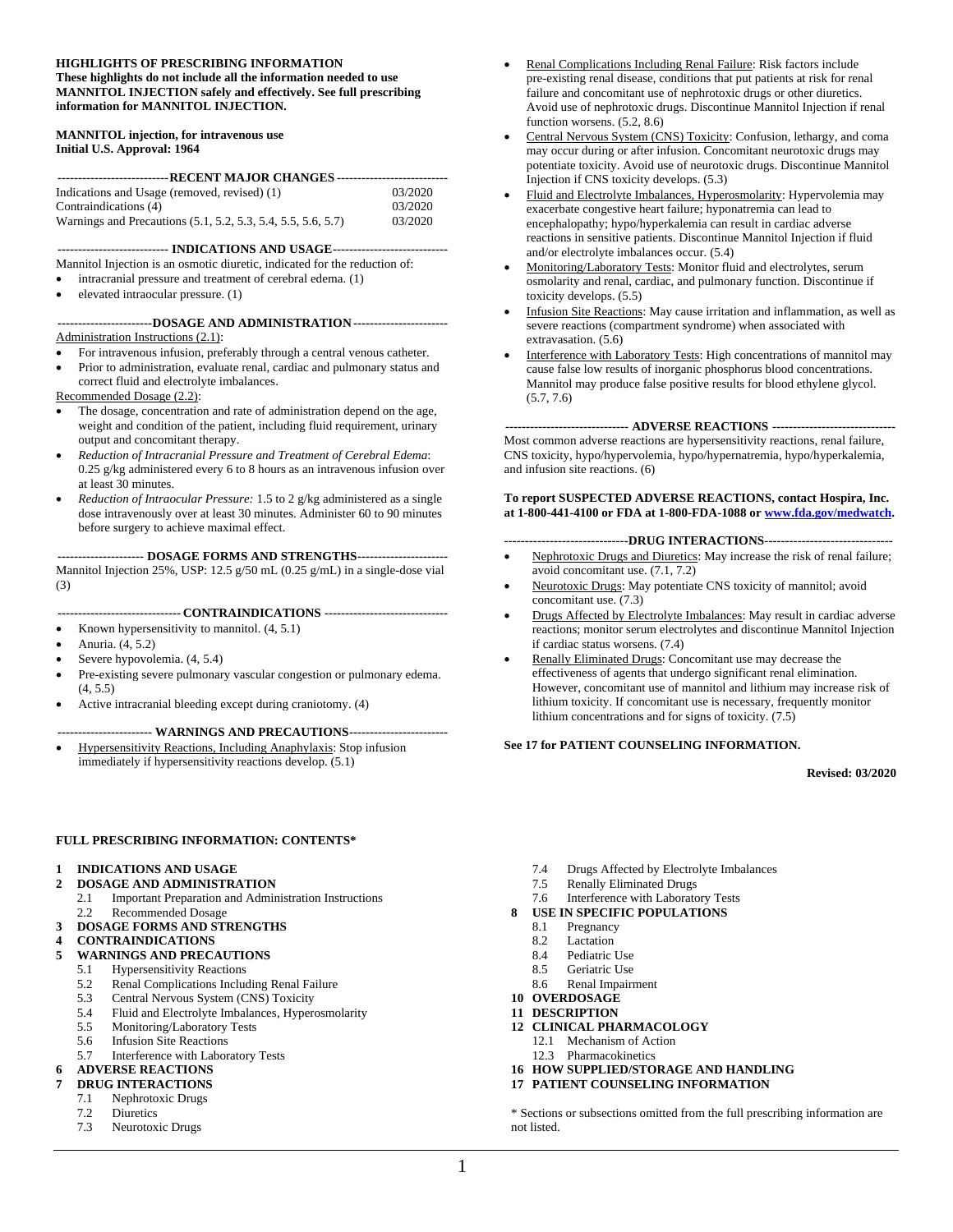#### **FULL PRESCRIBING INFORMATION**

### **1 INDICATIONS AND USAGE**

Mannitol Injection is indicated for the reduction of:

- intracranial pressure and treatment of cerebral edema.
- elevated intraocular pressure.

## **2 DOSAGE AND ADMINISTRATION**

#### **2.1 Important Preparation and Administration Instructions**

- Mannitol Injection is for intravenous infusion preferably through a central venous catheter *[see Warnings and Precautions (5.6), Description (11)]*.
- Prior to the administration of Mannitol Injection, evaluate renal, cardiac, and pulmonary status of the patient and correct fluid and electrolyte imbalances *[see Dosage and Administration (2.2)].*
- Do not administer Mannitol Injection simultaneously with blood products or through the same administration set because of the possibility of pseduoagglutination or hemolysis. If it is essential that blood be given simultaneously, at least 20 mEq of sodium chloride should be added to each liter of mannitol solution to avoid pseudoagglutination.
- Do not transfer Mannitol Injection into polyvinylchloride (PVC) bags; a white flocculent precipitate may form from contact with PVC surfaces.
- Administer Mannitol Injection using an administration set with a filter to ensure against infusion of mannitol crystals.

#### Preparation

- 1. Visually inspect the container before preparation and again before administration. Do not administer unless solution is clear, the container undamaged, and the fliptop vial seal intact.
- 2. Crystals may form in Mannitol Injection, especially if the solution is exposed to low temperatures. If crystallization occurs, warm the vial in water at 80°C and periodically shake vigorously to dissolve the crystals. Mannitol Injection may be autoclaved at 121°C for 20 minutes at 15 psi. Cool to body temperature or less before administering. Re-inspect Mannitol Injection for crystals prior to administration. Discard the solution if all the crystals cannot be dissolved.
- 3. Remove cover from fliptop vial and cleanse stopper with antiseptic before use.
- 4. Additives may be incompatible. Consult with pharmacist, if available.
- 5. For single use only; discard unused portion.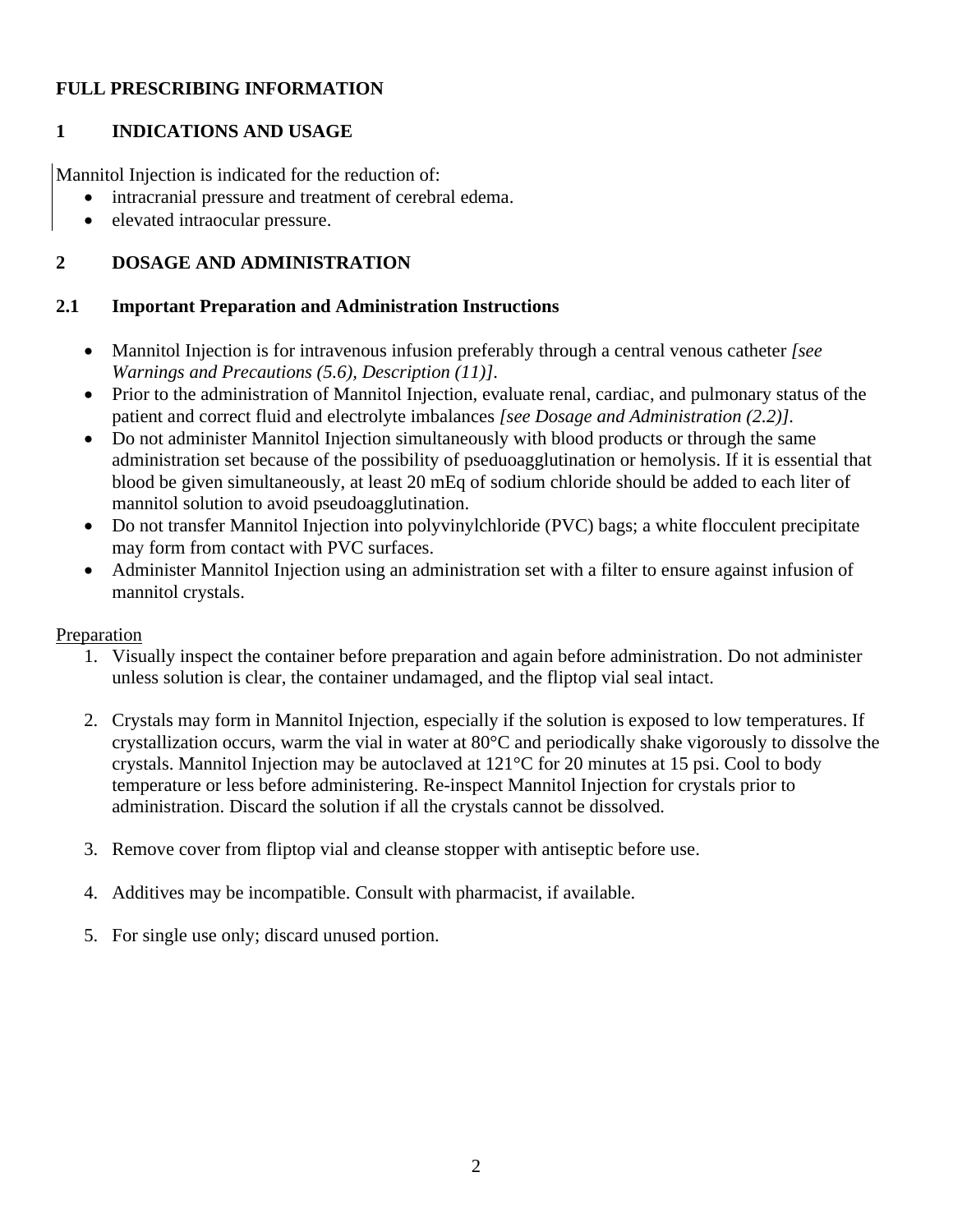## **2.2 Recommended Dosage**

Prior to administration of Mannitol Injection, evaluate renal, cardiac, and pulmonary status of the patient and correct fluid and electrolyte imbalances.

The total dosage, concentration, and rate of administration depend on the age, weight, and condition of the patient being treated, including fluid requirement, electrolyte balance, serum osmolality, urinary output, and concomitant therapy.

The following outline of administration and dosage is only a general guide to therapy.

#### Reduction of Intracranial Pressure and Treatment of Cerebral Edema

Usually a maximum reduction in intracranial pressure can be achieved with a dose of 0.25 g/kg administered as an intravenous infusion over at least 30 minutes, which may be repeated every six to eight hours. During and following infusion of Mannitol Injection, monitor fluid and electrolytes, serum osmolarity, and renal, cardiac, and pulmonary function. Discontinue Mannitol Injection if renal, cardiac, or pulmonary status worsens or CNS toxicity develops *[see Warnings and Precautions (5.2, 5.3, 5.4, 5.5)]*.

#### Reduction of Intraocular Pressure

The recommended dosage is 1.5 to 2 g/kg as a single dose administered as an intravenous infusion over at least 30 minutes. When used preoperatively, administer Mannitol Injection 60 to 90 minutes before surgery to achieve maximal reduction of intraocular pressure before operation.

# **3 DOSAGE FORMS AND STRENGTHS**

Mannitol Injection 25%, USP: 12.5 g/50 mL (0.25 g/mL) of mannitol as a clear and colorless solution in a single-dose vial.

# **4 CONTRAINDICATIONS**

Mannitol Injection is contraindicated in patients with:

- Known hypersensitivity to mannitol *[see Warnings and Precautions (5.1)].*
- Anuria *[see Warnings and Precautions (5.2)].*
- Severe hypovolemia *[see Warnings and Precautions (5.4)].*
- Pre-existing severe pulmonary vascular congestion or pulmonary edema *[see Warnings and Precautions (5.5)]*.
- Active intracranial bleeding except during craniotomy.

# **5 WARNINGS AND PRECAUTIONS**

# **5.1 Hypersensitivity Reactions**

Serious hypersensitivity reactions, including anaphylaxis, hypotension, and dyspnea resulting in cardiac arrest and death have been reported with Mannitol Injection *[*see *Adverse Reactions (6)]*. Stop the infusion immediately if signs or symptoms of a suspected hypersensitivity reaction develop. Initiate appropriate therapeutic countermeasures as clinically indicated.

# **5.2 Renal Complications Including Renal Failure**

Renal complications, including irreversible renal failure, have been reported in patients receiving mannitol.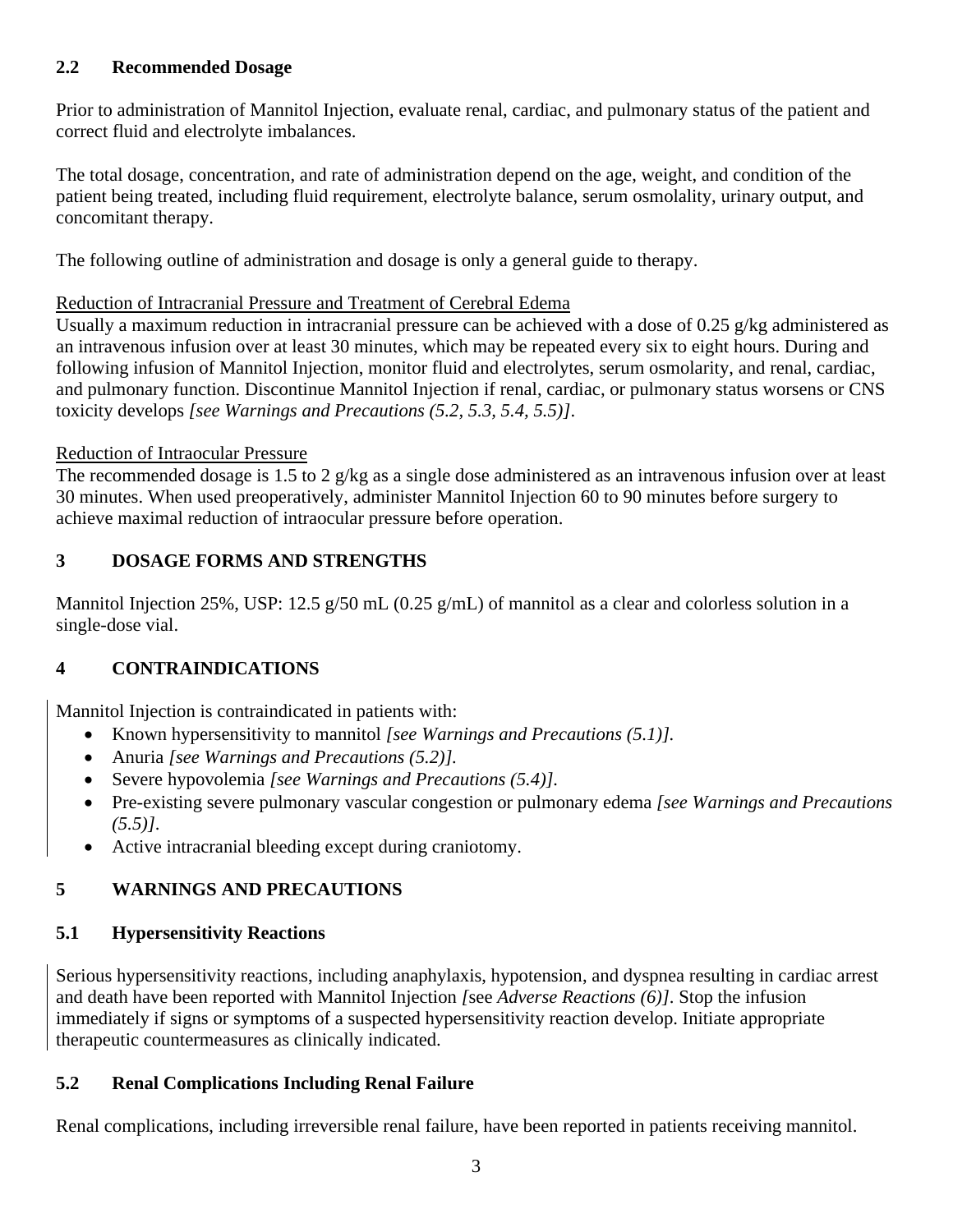Reversible, oliguric acute kidney injury has occurred in patients with normal pretreatment renal function who received large intravenous doses of mannitol. Although the osmotic nephrosis associated with mannitol administration is in principle reversible, osmotic nephrosis in general is known to potentially proceed chronic or even end-stage renal failure. Monitor renal function closely, including signs of urine output reduction, during mannitol injection.

Patients with pre-existing renal disease, patients with conditions that put them at risk for renal failure, or those receiving potentially nephrotoxic drugs or other diuretics, are at increased risk for renal failure following administration of Mannitol Injection. Avoid concomitant administration of nephrotoxic drugs (e.g., aminoglycosides) or other diuretics with Mannitol Injection, if possible *[see Drug Interactions (7)]*.

Patients with oliguric acute kidney injury who subsequently develop anuria while receiving mannitol are at risk of congestive heart failure, pulmonary edema, hypertensive crisis, coma, and death.

During and following infusion of Mannitol Injection for the reduction in intracranial pressure, monitor the patient clinically and laboratory tests for changes in fluid and electrolyte status. Discontinue Mannitol Injection if renal function worsens *[see Warnings and Precautions (5.5)]*.

# **5.3 Central Nervous System (CNS) Toxicity**

CNS toxicity manifested by, e.g., confusion, lethargy, coma, has been reported in patients treated with mannitol, some resulting in death, in particular in the presence of impaired renal function CNS toxicity may result from high serum mannitol concentrations, serum hyperosmolarity resulting in intracellular dehydration within CNS, hyponatremia or other disturbances of electrolyte and acid/base balance secondary to mannitol administration *[see Warnings and Precautions (5.4)]*.

At high concentrations, mannitol may cross the blood brain barrier and interfere with the ability of the brain to maintain the pH of the cerebrospinal fluid especially in the presence of acidosis.

In patients with pre-existing compromise of the blood brain barrier, the risk of increasing cerebral edema (general and focal) associated with repeated or continued use of Mannitol Injection must be individually weighed against the expected benefits.

A rebound increase of intracranial pressure may occur several hours after the infusion. Patients with a compromised blood brain barrier are at increased risk.

Concomitant administration of neurotoxic drugs (e.g., aminoglycosides) with Mannitol Injection may potentiate neurotoxicity. Avoid concomitant use of neurotoxic drugs, if possible *[see Drug Interactions (7.3)]*.

During and following infusion of Mannitol Injection for the reduction in intracranial pressure, monitor the patient clinically and laboratory tests for changes in fluid and electrolyte status. Discontinue Mannitol Injection if CNS toxicity develops *[see Warnings and Precautions (5.5)]*.

# **5.4 Fluid and Electrolyte Imbalances, Hyperosmolarity**

Depending on dosage and duration, administration of Mannitol Injection may result in hypervolemia leading to or exacerbating existing congestive heart failure. Accumulation of mannitol due to insufficient renal excretion increases the risk of hypervolemia. Mannitol-induced osmotic diuresis may cause or worsen dehydration/hypovolemia and hemoconcentration. Administration of Mannitol Injection may also cause hyperosmolarity *[see Description (11)]*.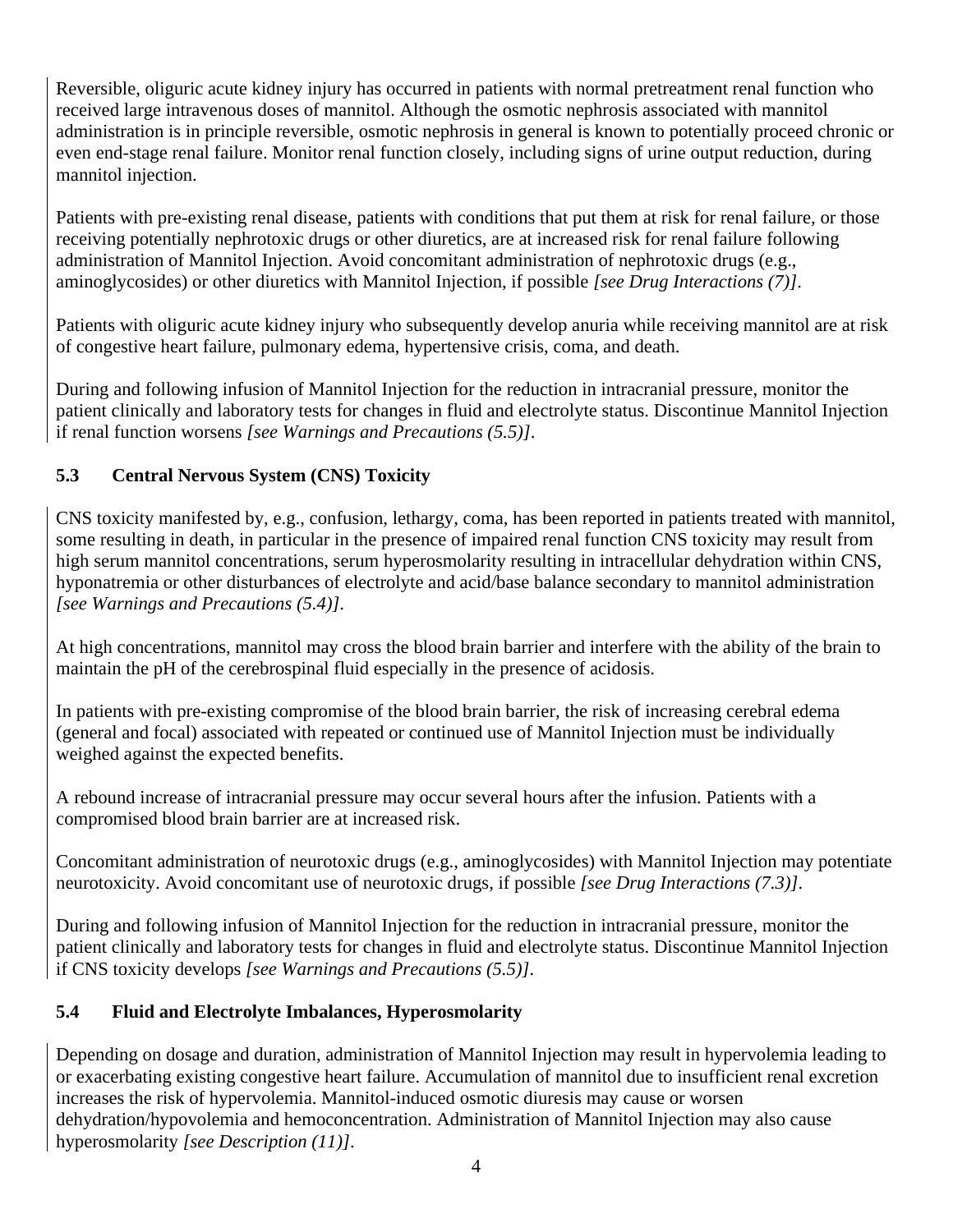Depending on dosage and duration of administration, electrolyte and acid/base imbalances may also result from transcellular shifts in water and electrolytes, osmotic diuresis, and/or other mechanisms. Such imbalances may be severe and potentially fatal.

Imbalances that may result from administration of Mannitol Injection include:

- Hypernatremia, dehydration, and hemoconcentration
- Hyponatremia, which can lead to headache, nausea, seizures, lethargy, coma, cerebral edema, and death. Acute symptomatic hyponatremic encephalopathy is considered a medical emergency.
- Hypo/hyperkalemia. The development of electrolyte imbalances (e.g., hyperkalemia, hypokalemia) associated with mannitol administration may result in cardiac adverse reactions in patients receiving drugs that are sensitive to such imbalances (e.g., digoxin, agents that may cause QT prolongation, neuromuscular blocking agents) *[see Drug Interactions (7.4)]*.
- Other electrolyte disturbances
- Metabolic acidosis/alkalosis

Pediatric patients less than two years of age, particularly preterm and term neonates, may be at higher risk for fluid and electrolyte abnormalities following administration of Mannitol Injection due to decreased glomerular filtration rate and limited ability to concentrate urine *[see Use in Specific Populations (8.4)]*.

During and following infusion of Mannitol Injection for the reduction in intracranial pressure, monitor fluid and electrolyte status and discontinue Mannitol Injection if imbalances occur *[see Warnings and Precautions (5.5)]*.

# **5.5 Monitoring/Laboratory Tests**

During and following infusion of Mannitol Injection for the reduction in intracranial pressure, monitor:

- serum osmolarity, serum electrolytes (including sodium, potassium, calcium and phosphate) and acid/base balance,
- the osmol gap
- signs of hypo- or hypervolemia, including urine output
- renal, cardiac, and pulmonary function
- intracranial pressure

Discontinue Mannitol Injection if renal, cardiac, or pulmonary status worsens or CNS toxicity develops *[see Contraindications (4)]*.

# **5.6 Infusion Site Reactions**

The infusion of hypertonic solutions through a peripheral vein, including Mannitol Injection, may result in peripheral venous irritation, including phlebitis. Other severe infusion site reactions, such as compartment syndrome and swelling associated with extravasation, can occur with administration of Mannitol Injection *[see Adverse Reactions (6)]*. Mannitol Injection is preferably administered through a central venous catheter *[see Dosage and Administration (2.1)]*.

# **5.7 Interference with Laboratory Tests**

High concentrations of mannitol can cause false low results for inorganic phosphorus blood concentrations *[see Drug Interactions (7.6)]*.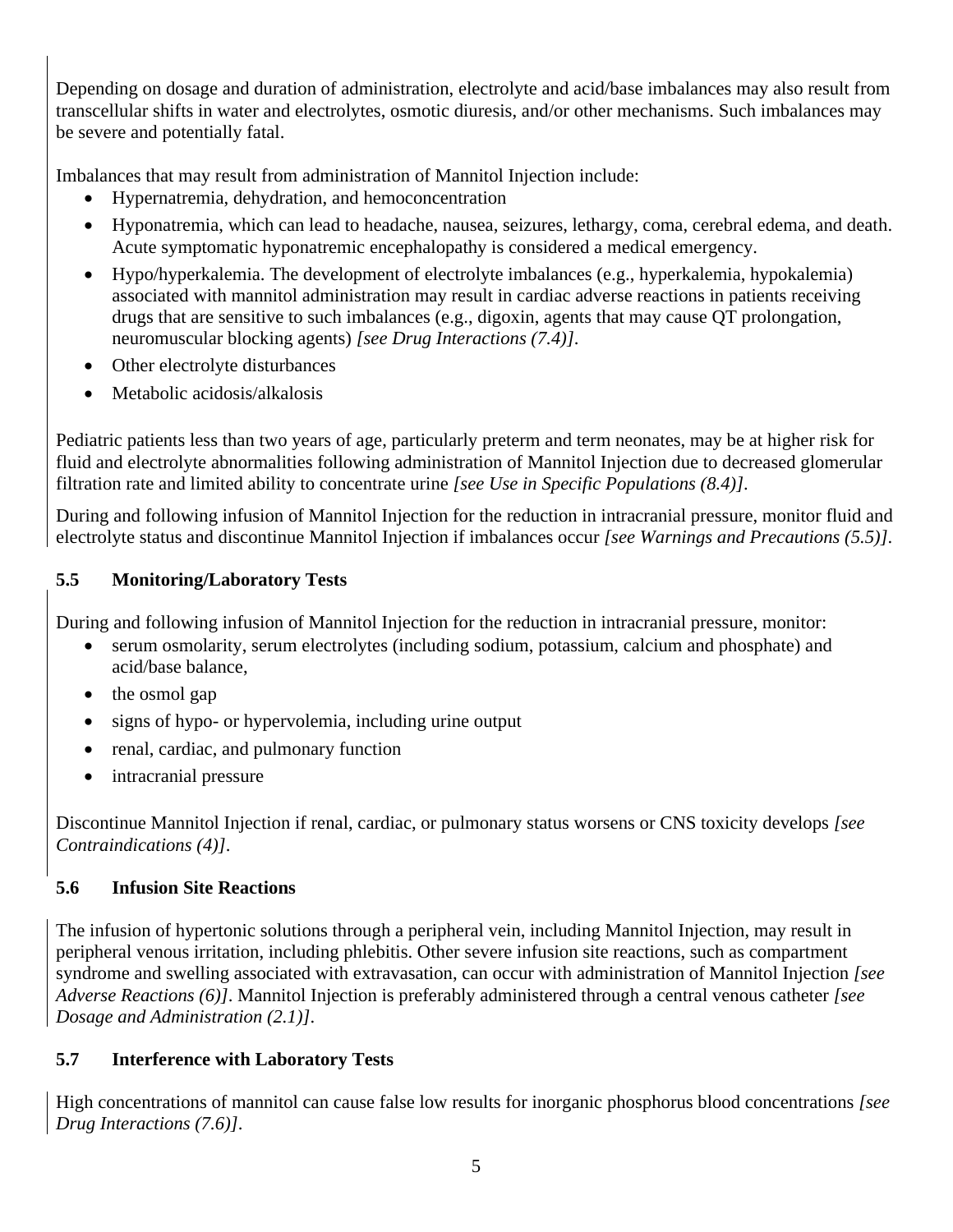Mannitol may produce false positive results in tests for blood ethylene glycol concentrations *[see Drug Interactions (7.6)]*.

## **6 ADVERSE REACTIONS**

The following adverse reactions associated with the use mannitol were identified in clinical studies or postmarketing reports. Because some of these reactions were reported voluntarily from a population of uncertain size, it is not always possible to reliably estimate their frequency or establish a causal relationship to drug exposure.

| Hypersensitivity reactions: | Cardiac arrest, anaphylaxis, hypotension, dyspnea, hypertension, pyrexia,<br>chills, sweating, cough, musculoskeletal stiffness, myalgia, urticaria/rash,<br>pruritus, generalized pain, discomfort, nausea, vomiting, headache [see |
|-----------------------------|--------------------------------------------------------------------------------------------------------------------------------------------------------------------------------------------------------------------------------------|
| Renal failure:              | Warnings and Precautions (5.1)]<br>Acute kidney injury, osmotic nephrosis, anuria, oliguria, urinary retention                                                                                                                       |
|                             | [see Warnings and Precautions (5.2)]                                                                                                                                                                                                 |
| CNS toxicity:               | Coma, seizures, confusion, lethargy, rebound increase in intracranial<br>pressure, headache, dizziness [see Warnings and Precautions $(5.3)$ ]                                                                                       |
| Fluid and electrolyte       | Metabolic acidosis, dehydration (hypovolemia), hypervolemia,                                                                                                                                                                         |
| imbalances:                 | hyponatremia, hypernatremia, hyperkalemia, hypokalemia [see Warnings]<br>and Precautions $(5.4)$ ]                                                                                                                                   |
| Infusion site reactions:    | Venous thrombosis, thromboph lebit is extending from the site of injection,<br>compartment syndrome and swelling associated with extravasation [see<br>Warnings and Precautions 5.6)]                                                |
| Cardiac and respiratory     | Tachycardia, angina-like chest pain, congestive heart failure, pulmonary                                                                                                                                                             |
| disorders:                  | congestion, hypotension, edema, rhinitis                                                                                                                                                                                             |
| Gastrointestinal disorders: | Dryness of mouth, nausea, vomiting                                                                                                                                                                                                   |
| General disorders:          | Thirst                                                                                                                                                                                                                               |

## **7 DRUG INTERACTIONS**

#### **7.1 Nephrotoxic Drugs**

Concomitant administration of nephrotoxic drugs (e.g., cyclosporine, aminoglycosides) increases the risk of renal failure following administration of mannitol. Avoid use of nephrotoxic drugs with Mannitol Injection, if possible *[see Warnings and Precautions (5.2)]*.

## **7.2 Diuretics**

Concomitant administration of other diuretics may potentiate the renal toxicity of mannitol. Avoid concomitant administration of other diuretics with Mannitol Injection, if possible *[see Warnings and Precautions (5.2)]*.

## **7.3 Neurotoxic Drugs**

Concomitant administration of systemic neurotoxic drugs (e.g., aminoglycosides) with Mannitol Injection may potentiate the CNS toxicity of mannitol. Avoid use of systemic neurotoxic drugs with Mannitol Injection, if possible *[see Warnings and Precautions (5.3)]*.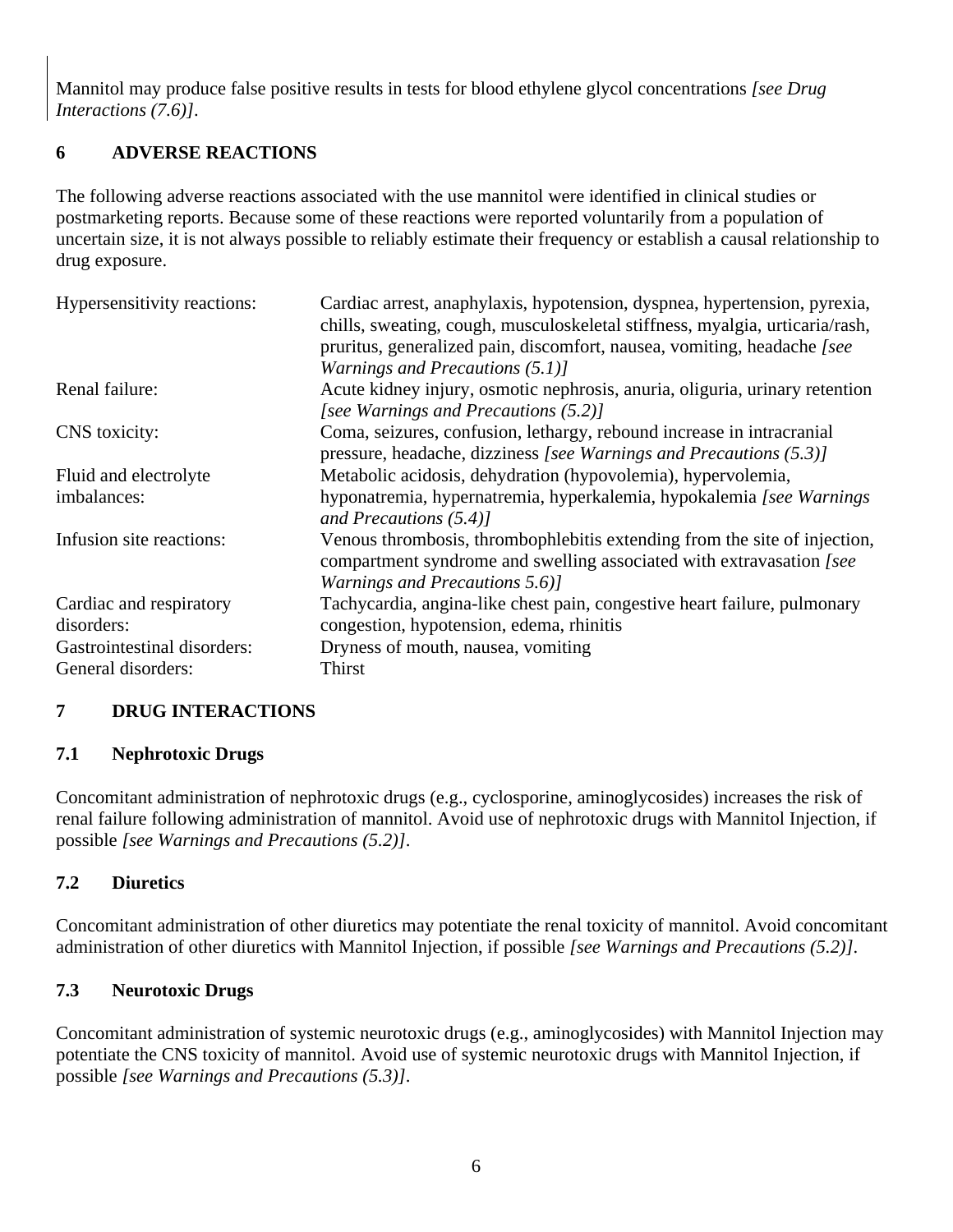## **7.4 Drugs Affected by Electrolyte Imbalances**

The development of electrolyte imbalances (e.g., hyperkalemia, hypokalemia) associated with mannitol administration may result in cardiac adverse reactions in patients receiving drugs that are sensitive to such imbalances (e.g., digoxin, drugs that prolong the QT interval, neuromuscular blocking agents) *[see Warnings and Precautions (5.4)]*. During and following infusion of Mannitol Injection, monitor serum electrolytes and discontinue Mannitol Injection if cardiac status worsens *[*see *Warnings and Precautions (5.5)]*.

# **7.5 Renally Eliminated Drugs**

Mannitol therapy may increase the elimination, and decrease the effectiveness of treatment with, drugs that undergo significant renal elimination. Concomitant administration of mannitol with lithium may initially increase the elimination of lithium but may also increase the risk of lithium toxicity if patients develop hypovolemia or renal impairment. In patients receiving lithium, consider holding lithium doses during treatment with Mannitol Injection. In patients requiring concomitant administration of lithium and Mannitol Injection, frequently monitor serum lithium concentrations and for signs of lithium toxicity.

# **7.6 Interference with Laboratory Tests**

High concentrations of mannitol can cause false low results for inorganic phosphorus blood concentrations when an assay based on the conversion of phosphate (orthophosphate) to the phosphomolybdate complex is used.

Mannitol may produce false positive results in tests for blood ethylene glycol concentrations in which mannitol is initially oxidized to an aldehyde.

# **8 USE IN SPECIFIC POPULATIONS**

# **8.1 Pregnancy**

## Risk Summary

The available case report data with mannitol over decades of use have not identified a drug-associated risk of major birth defects, miscarriage or adverse maternal or fetal outcomes. Mannitol crosses the placenta and may cause fluid shifts that could potentially result in adverse effects in the fetus *(see Data)*.No adverse developmental effects from mannitol were reported in published animal studies; however, fluid shifts occurred in fetal ewes in response to maternal infusion of mannitol.

The estimated background risk of major birth defects and miscarriage for the indicated population is unknown. All pregnancies have a background risk of birth defect, loss, or other adverse outcomes. In the U.S. general population, the estimated background risk of major birth defects and miscarriage in clinically recognized pregnancies is 2 to 4% and 15 to 20%, respectively.

Data

## *Human Data*

Published literature reports the presence of mannitol in amniotic fluid when mannitol is administered to pregnant women during the third trimester of pregnancy.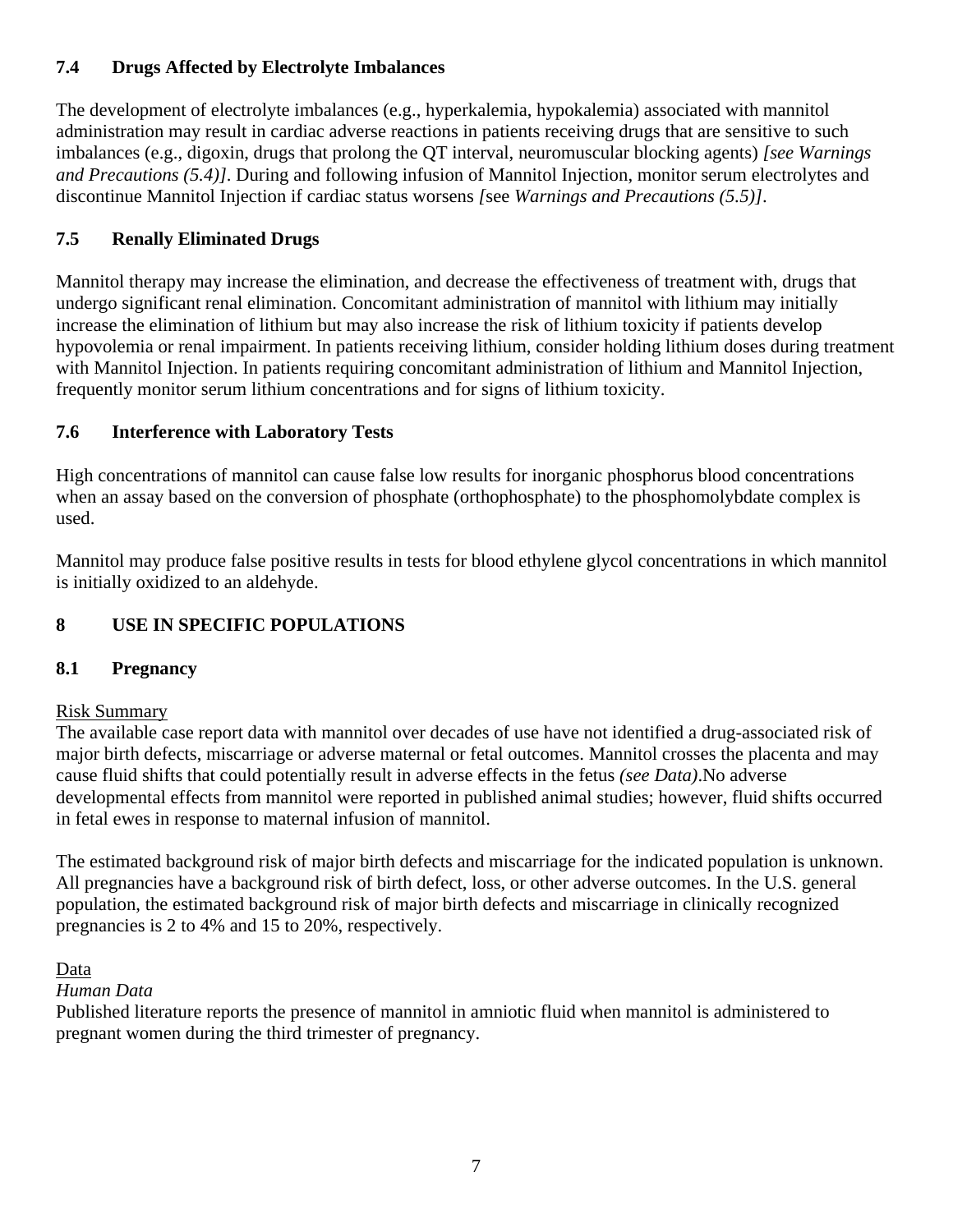## **8.2 Lactation**

## Risk Summary

There are no data on the presence of mannitol in either human or animal milk, the effects on the breastfed infant, or the effects on milk production. The developmental and health benefits of breastfeeding should be considered along with the mother's clinical need for Mannitol Injection and any potential adverse effects on the breastfed child from Mannitol Injection or from the underlying maternal condition.

# **8.4 Pediatric Use**

Mannitol Injection is approved for use in the pediatric population for the reduction of intracranial and intraocular pressure. Studies have not defined the optimal dose of Mannitol Injection in the pediatric population. The safety profile for mannitol use in pediatric patients is similar to adults at dosages described in labeling. However, pediatric patients less than two years of age, particularly preterm and term neonates, may be at higher risk for fluid and electrolyte abnormalities following administration of Mannitol Injection due to decreased glomerular filtration rate and limited ability to concentrate urine *[*see *Warnings and Precautions (5.4)]*.

# **8.5 Geriatric Use**

Mannitol is known to be substantially excreted by the kidney, and the risk of adverse reactions to this drug may be greater in elderly patients with impaired renal function. Evaluate the renal, cardiac and pulmonary status of the patient and correct fluid and electrolyte imbalances prior to administration of Mannitol Injection *[see Warnings and Precautions (5.2, 5.3, 5.4, 5.5)]*.

# **8.6 Renal Impairment**

Patients with pre-existing renal disease, patients with conditions that put them at high risk for renal failure, or those receiving potentially nephrotoxic drugs or other diuretics, are at increased risk of renal failure with administration of mannitol. Evaluate the renal, cardiac, and pulmonary status of the patient and correct fluid and electrolyte imbalances prior to administration of Mannitol Injection *[see Warnings and Precautions (5.2, 5.3, 5.4, 5.5)]*.

# **10 OVERDOSAGE**

Signs and symptoms of overdose with Mannitol Injection include renal failure and acute kidney injury, hypo/hypervolemia, hyperosmolarity and electrolyte imbalances, CNS toxicity (e.g., coma, seizures), some of which can be fatal *[see Warnings and Precautions (5.2, 5.3, 5.4)]*.

Management of overdosage with Mannitol Injection is symptomatic and supportive. Discontinue the infusion and institute appropriate corrective measures with particular attention to renal, cardiac, and pulmonary systems*.*  Correct fluid and electrolyte imbalances.

Mannitol Injection is dialyzable (hemodialysis and peritoneal dialysis), hemodialysis may increase mannitol elimination.

# **11 DESCRIPTION**

Mannitol Injection, USP is a sterile, nonpyrogenic solution of mannitol in water for injection available in a fliptop vial for intravenous administration as an osmotic diuretic.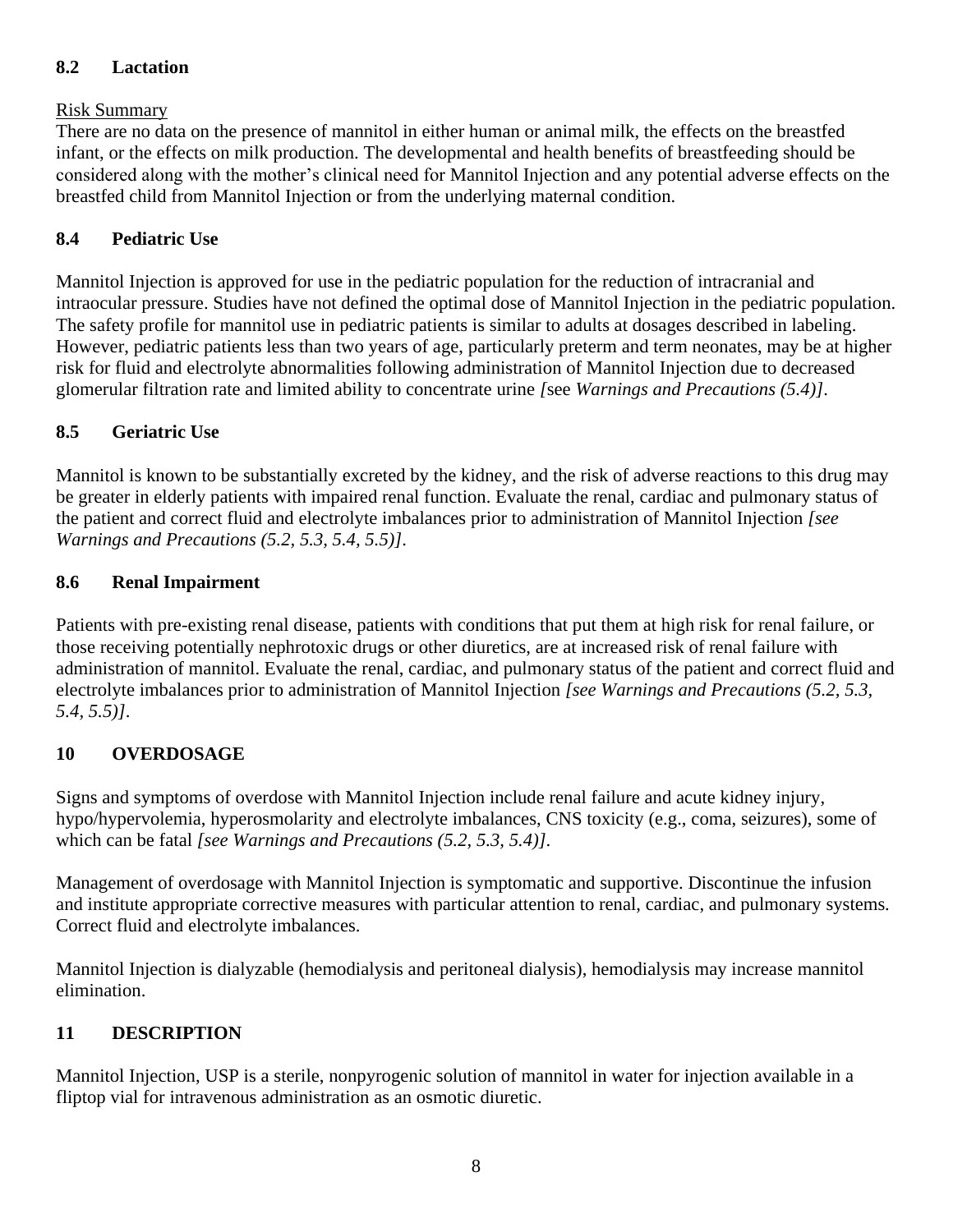The content and characteristics are as follows:

| $\mathbf{O}_{\mathbf{O}}$<br>`onc | $\blacksquare$<br>ш | . <b>. .</b> .<br>$1.54$ and $1.5$<br>(calc.<br>m<br>. Ier | <b>TTM</b><br>VIJ |  |
|-----------------------------------|---------------------|------------------------------------------------------------|-------------------|--|
| ∼                                 | ~~                  | $\cap$                                                     |                   |  |

\* May contain sodium bicarbonate and/or hydrochloric acid for pH adjustment.

The solution contains no bacteriostat, antimicrobial agent, or added buffer (except for pH adjustment) and is intended only as a single-dose injection.

Mannitol, USP is chemically designated D-mannitol  $(C_6H_{14}O_6)$ , a white crystalline powder or free-flowing granules freely soluble in water. It has the following structural formula:

# $H$  H OH OH<br>HOCH<sub>2</sub> -  $C$  -  $C$  -  $C$  -  $C$  -  $C$  -  $C$  -  $C$  -  $C$  -  $C$  -  $C$  -  $C$  -  $C$  -  $C$  +  $C$  +  $C$  +  $C$  +  $C$  +  $C$  +  $C$  +  $C$  +  $C$  +  $C$  +  $C$  +  $C$  +  $C$  +  $C$  +  $C$  +  $C$  +  $C$  +  $C$  +  $C$  +  $C$  +  $C$  +

Water for Injection, USP is chemically designated H<sub>2</sub>O.

#### **12 CLINICAL PHARMACOLOGY**

#### **12.1 Mechanism of Action**

Mannitol, when administered intravenously, exerts its osmotic diuretic effect as a solute of relatively small molecular size largely confined to the extracellular space. Mannitol hinders tubular reabsorption of water and enhances excretion of sodium and chloride by elevating the osmolarity of the glomerular filtrate.

This increase in extracellular osmolarity affected by the intravenous administration of mannitol will induce the movement of intracellular water to the extracellular and vascular spaces. This action underlies the role of mannitol in reducing intracranial pressure, intracranial edema, and intraocular pressure.

#### **12.3 Pharmacokinetics**

#### Distribution

Mannitol distributes largely to the extracellular space within 20 to 40 minutes after intravenous administration. The volume of distribution of mannitol is approximately 17 L in adults.

#### Elimination

In subjects with normal renal function, the total clearance is 87 to 109 mL/minute. The elimination half-life of mannitol is 0.5 to 2.5 hours

#### *Metabolism*

Only a relatively small amount of the mannitol dose is metabolized after intravenous administration to healthy subjects.

#### *Excretion*

Mannitol is eliminated primarily via the kidneys in unchanged form. Mannitol is filtered by the glomeruli, exhibits less than 10% of tubular reabsorption, and is not secreted by tubular cells. Following intravenous administration, approximately 80% of an administered dose of mannitol is estimated to be excreted in the urine in 3 hours with lesser amounts thereafter.